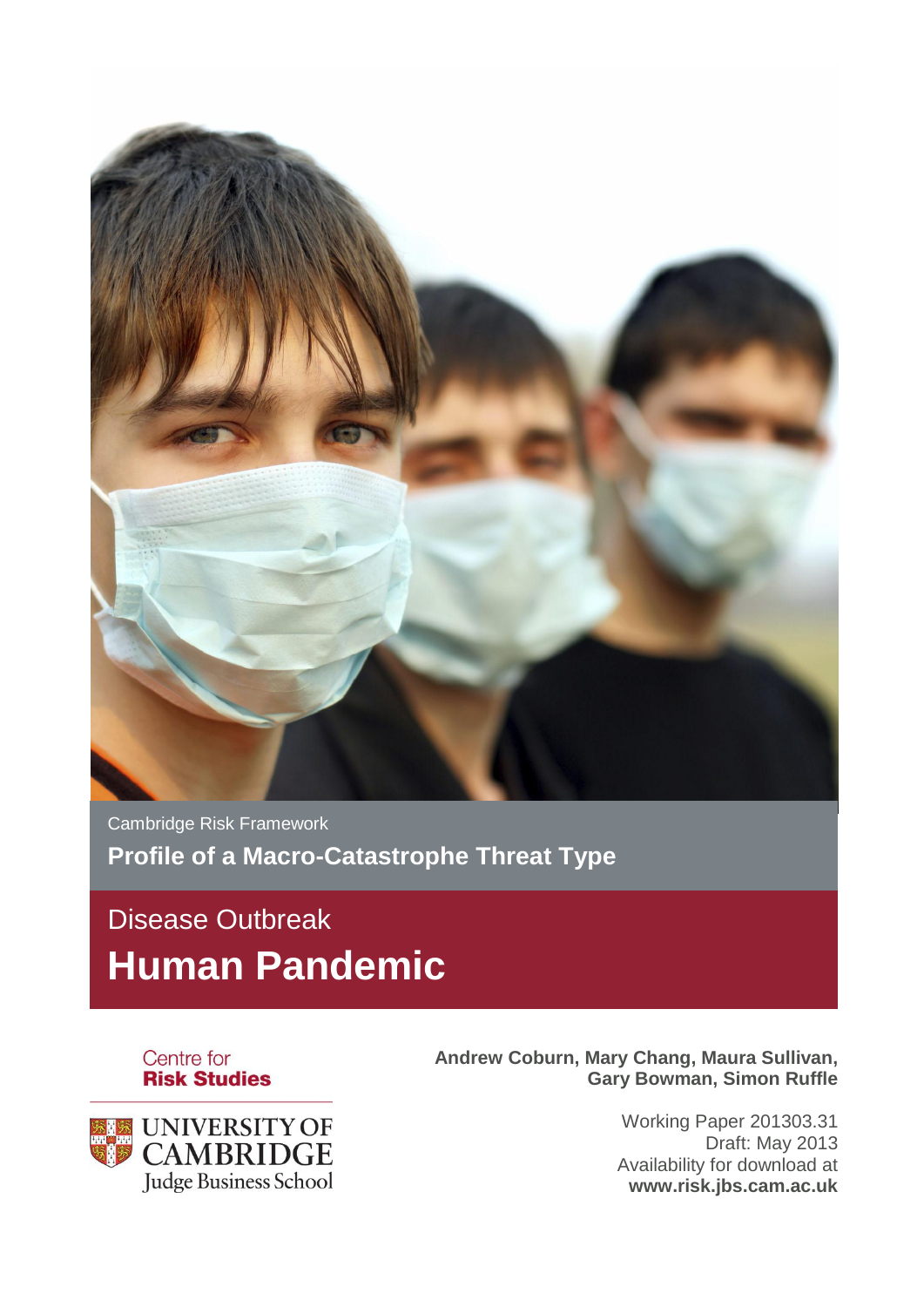## **Cambridge Centre for Risk Studies**  University of Cambridge Judge Business School Trumpington Street Cambridge, CB2 1AG United Kingdom enquiries.risk@jbs.cam.ac.uk www.risk.jbs.cam.ac.uk

**Disclaimer Information:** This Working Paper should not be reported as representing the views of the University of Cambridge Judge Business School – Centre for Risk Studies. The views expressed in this Working Paper are those of the author(s) and do not necessarily represent those of the Centre. The Centre will not be liable for any loss or damage arising from the use of this Publication.

## **Acknowledgement**

This work was carried out with partial support from



Institute of Catastrophe Risk Management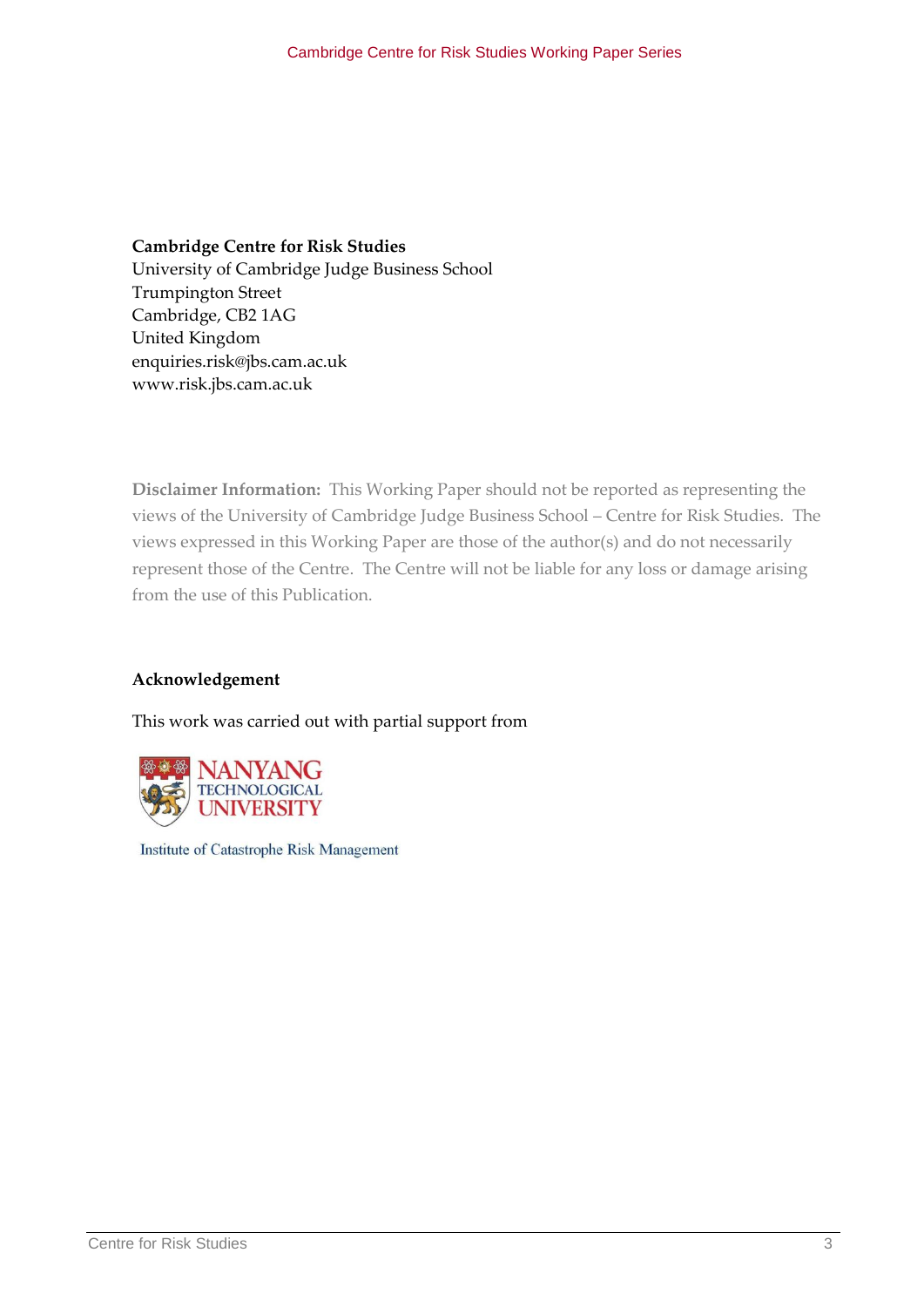# Cambridge Risk Framework **Profile of a Macro-Catastrophe Threat Type** Disease Outbreak **Human Pandemic**

Andrew Coburn\*, Mary Chang, Maura Sullivan,

Gary Bowman, Simon Ruffle

DRAFT: 16 August 2013

## **Abstract**

Approximately 100 words of abstract summary of the contents of this paper. Approximately 100 words or so of abstract summary of the contents of this paper. Approximately 100 words or so of abstract summary of the contents of this paper. Approximately 100 words or so of abstract summary of the contents of this paper. Approximately 100 words or so of abstract summary of the contents of this paper. Approximately 100 words or so of abstract summary of the contents of this paper. Approximately 100 words or so of abstract summary of the contents of this paper.

#### **Keywords:**

,

#### **Author(s):**

- 1. Senior Vice President, Risk Management Solutions; and Director of External Advisory Board of the Centre for Risk Studies, University of Cambridge
- 2. Professor of Operations Research, Judge Business School, and Academic Director of the Centre for Risk Studies, University of Cambridge
- 3. Executive Director of the Centre for Risk Studies, University of Cambridge
- 4. Director of Technology, Centre for Risk Studies, University of Cambridge
- 5. Research Associate, Centre for Risk Studies, University of Cambridge; Cambridge-Singapore Fellow; partial support from the Institute of Catastrophe Risk Management, Nanyang Technical University, Singapore, gratefully acknowledged
- \* Correspondence to: Andrew Coburn, University of Cambridge Judge Business School Centre for Risk Studies, Cambridge, UK, CB2 1AG. Email address: andrew.coburn@jbs.cam.ac.uk

Working Paper XXXXX.05 www.risk.jbs.cam.ac.uk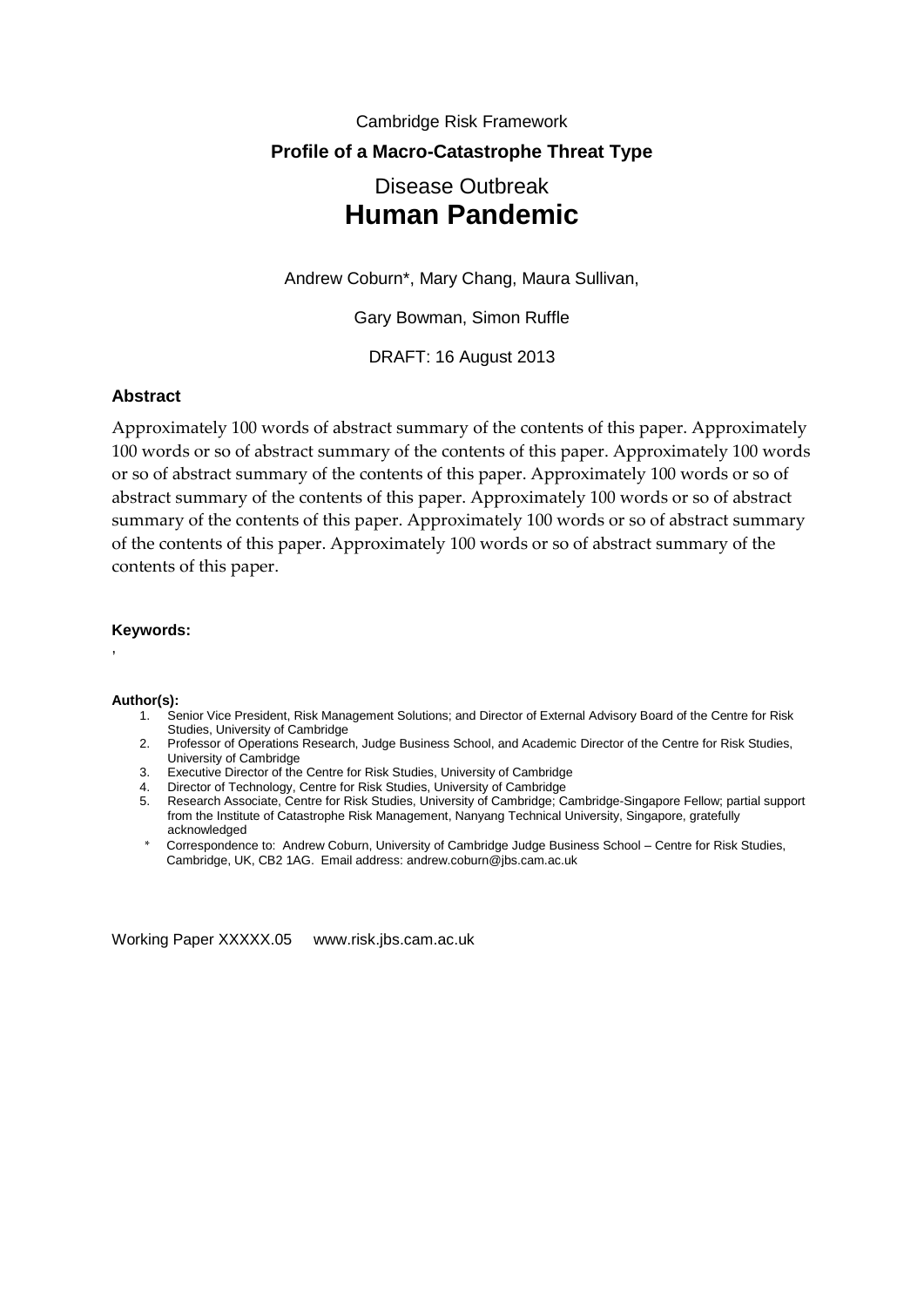# **1 Overview of the Threat**

## **1.1 Definition**

Human pandemics are infectious disease outbreaks that spread internationally and cause death and illness in human populations, including influenza pandemics, emerging infectious diseases and reemergent disease epidemics.

## **1.2 Overview**

Disease epidemics have been the causes of some of the worst socio-economic shocks throughout human history. At its most extreme, large parts of 14<sup>th</sup> Century Europe lost a third of its population to a terrible plague. But disease impacts are not just an ancient historical anomaly – this current generation has had to deal with the impact of HIV/AIDS – a previously unknown disease that medical science could not combat and that has killed 30 million people, many of them wealthy, educated people with access to the best healthcare available in the world.

Nature and mankind have

Infectious diseases are the leading cause of death worldwide, accounting for a quarter to a third of all mortality. In most industrialized countries, infectious disease ranks after cancer and heart disease as a primary cause of mortality. Despite developments in pharmaceuticals, infectious disease rates are rising due to changes in human behavior, larger and denser cities, increased trade and travel, inappropriate use of antibiotic drugs, and the emersion of new and re-emerging pathogens.

Twenty known diseases have recently re-emerged or spread geographically. These new outbreaks are of more virulent and drug-resistant forms. At least 30 unknown disease agents for which no cures are available have been identified in human populations in the last few decades, including HIV, Ebola, and hepatitis C and E. Infectious disease outbreaks pose a major threat both nationally and internationally. They easily cross borders and can threaten economic and regional stability as has been demonstrated historically by influenza and SARS epidemics.

## **1.3 Influenza**

A notable source of variability in the annual mortality rate of industrialized countries is influenza. The main complication of the influenza virus is that of pneumonia which accounts for much of the morbidity and mortality. Secondary bacterial pneumonia associated with influenza is most common among the chronically ill, who are more susceptible to this complication. Occasionally flu rates can reach pandemic proportions across the population.

Influenza is a contagious disease caused by an RNA virus. It most often affects the upper airway and lungs of birds and some mammals. It causes seasonal epidemics globally and is a leading cause of infectious disease-related deaths in most countries around the world. In non-pandemic years influenza typically kills hundreds of thousands of people worldwide. The highest rates of mortality are in the elderly followed by children and There have been three influenza pandemics in the 20th century, in 1918, 1957, and 1968, each the result of a major genetic change in the virus.

Influenza's effects are much more severe than those of the common cold. Typically, recovery takes about 10 days. Each year 10% to 20% of United States residents are infected with an influenza virus. An average of about 36,000 people per year in the United States die from influenza, and around 200,000 are admitted to the hospital for an average of 5.5 days (Thompson et al., 2004). Influenza is most often deadly in the weak, old, or chronically ill. The most common cause of death is secondary complications such as bacterial pneumonia. According to estimates by the World Health Organization, between 5 and 15% of the world's population contracts the flu each year resulting in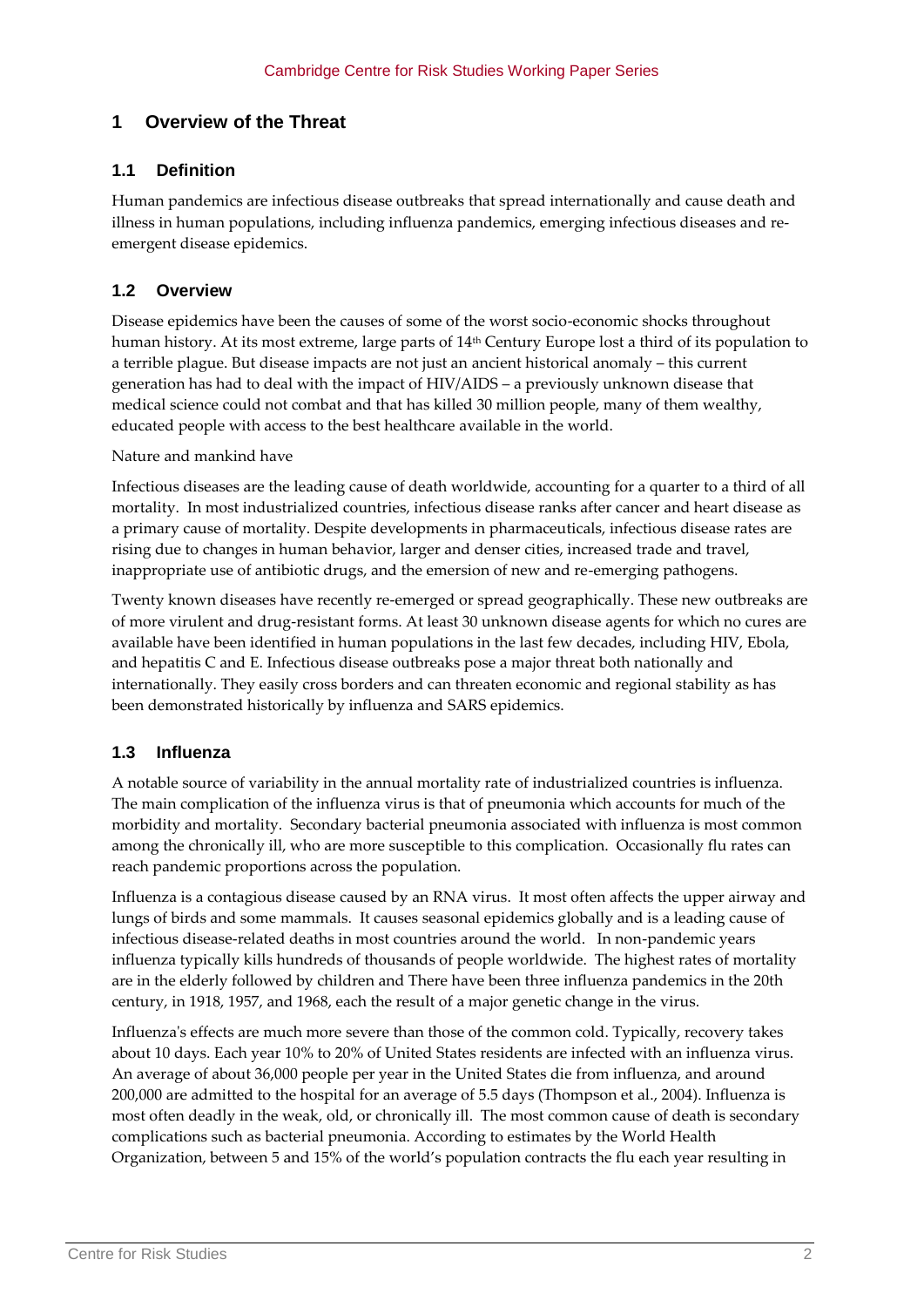between 250,000 and 500,000 deaths (WHO, 2006). Healthy people can be affected, and serious complications from influenza can arise at any age. People age 65 years and older, people of any age with chronic medical conditions, and very young children are most likely to have complications from influenza. Pneumonia, bronchitis, sinus, and ear infections are four examples of such complications.

## 1.3.1 Mutation

Viruses are exceptionally adaptable organisms. They are constantly undergoing genetic change resulting in new strains of disease that are immune to standard treatments or that have more effective transmission. Viruses with high mutation rates include HIV, influenza, hepatitis C and polio. Mutation processes and rates of mutation are the subject of extensive medical research. The process of virus mutation may include jumping animal species or causing a greater threat to humans due to an increased degree of contagion and/or lethality.

Antigenic variation is the process by which an influenza virus mutates to evade the immune systems. Antigenic drift constantly results in a new strains of influenza viruses. Approximately, every thirty years, a more serious antigenic shift occurs involving an exchange of gene segments between influenza viruses. In these cases, a significant proportion of adult and children protective antibody levels are absent, and a global pandemic results. Epidemiological models can replicate general patterns of sickness and mortality.

## 1.3.2 Antigenic drift

Antigenic drift type mutation involves natural selection and over time the virus evolves into a new strain with novel characteristics such as drug-resistance or increased transmissibility and/or severity. This process typically involves trade-offs and the characteristics of the resulting virus are rarely significantly different than existing strains. Rapid rates of evolutionary drift is why humans will never cure or be immune to influenza and why flu vaccines will only be effective against a limited number of strains and only for a short period of time.

## 1.3.3 Antigenic Shift

The less common, but potentially more dangerous type of viral mutation is antigenic shift. This process can occur by a virus jumping directly between species, such as from bird to human, by the use of an intermediate host such as a swine, or by reassortment. In reassortment viruses are able to bypass the natural selection process by combining the genetic material from two completely separate viruses. This instantaneous process can result in a new virus or a new strain with some characteristics from both of the parent viruses.

The main viral reservoirs are animals, such as swine or birds. When these animals come into close contact with human populations the virus can adapt to infect human populations. In June 2001, and again in May 2002, a total of 4 million chickens were destroyed in Hong Kong as a precaution against the global spread of a new strain of avian influenza. Beyond China, international surveillance is headed by the World Health Organization (WHO), which has developed an Internet application linking the global network of influenza centers (FluNet). A major objective of FluNet is the selection of strains included each year in influenza vaccines as well as to track new influenza strains before they become established in human populations.

## 1.3.4 Seasonal Variation

Influenza most often reaches peak incidence in winter, because of this there are two flu seasons globally one in the Northern and one it the Southern Hemisphere.

The overwhelming majority of influenza outbreaks in the Northern Hemisphere peak in mid-winter, but this is not universal. Pandemic influenza could potentially peak anytime of year. In the case of 1918 pandemic the peak was during late spring and summer globally. In the United States the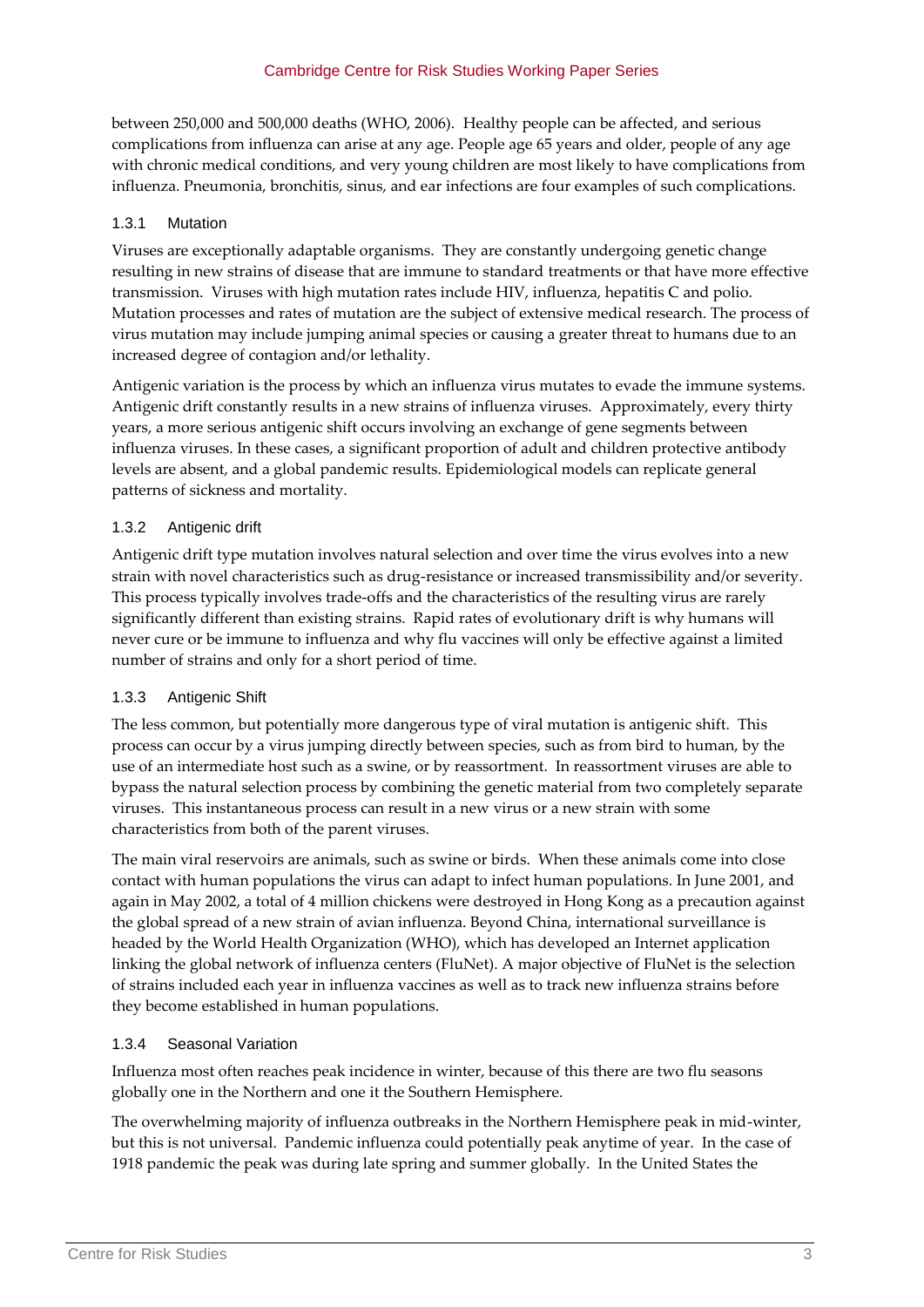incidence peaked in October. The reasons behind the seasonality of flu are not completely understood. Some possible explanations include that people are indoors and in closer contact during the winter and the virus may survive better outside the body in colder temperatures.

## **1.4 Vaccine**

Influenza infection causes a strong immune response, so one person will never be infected with the same strain of the virus twice. However, antigenic drift occurs extremely quickly so that new strains arise and the population is susceptible to a new strain of infection. Immunization with flu vaccines is moderately helpful in reducing the size and severity of epidemics. Vaccines incorporate inactivated virus particles or purified hemagglutinin, a surface protein on the influenza virus. Each year a decision is made from surveillance data on which strains should be incorporated into the vaccine. Once a vaccine is administered it takes time for protective level of antibodies to build up. The length of time needed to build up antibodies makes is so that once a virus is circulating in a population vaccine is not particularly helpful in controlling an epidemic.

Vaccine efficacy is less than 100%, and it is possible to be vaccinated and still get influenza. In addition, the seasonal vaccine typically includes only 3 strains of influenza and unless they match the circulating strains the vaccine will not be effective at preventing infection. Vaccines can provide partial coverage and may help reduce mortality and infection severity even if they do not prevent it. Since, it typically takes 6 months to produce a flu vaccine in the event of a pandemic; vaccines providing partial immunity may be a key component in preventing mortality.

## **1.5 Pharmaceuticals**

#### 1.5.1 Antibiotics

Antibiotics are of no value in preventing transmission or controlling the flu virus. However, they are responsible for limiting mortality in flu epidemics. A common cause of flu-related death is secondary bacterial infections, such as pneumonia. Antibiotics are important in reducing the severity of secondary infections and are responsible for the reductions in mortality in the 1957 and 1968 pandemics.

## 1.5.2 Amantadine and Rimantadine

These drugs are antivirals that interfere with the production of the virus. They inhibit one of the proteins needed for viral reproduction. They work against type A influenza strains and resistance to these drugs evolves quickly. Once resistance is acquired the drugs are useless, so it is unlikely that these will be helpful in combating an emerging epidemic.

## 1.5.3 Zanamivir (Relenza®) and Oseltamivir (Tamiflu®)

These drugs affect an enzyme that inhibits the release and spread of virions. These drugs may reduce symptoms such as weakness, headache, fever, cough, and sore throat by 1 to 3 days. There is an ongoing debate on their effectiveness in preventing influenza infection. Many countries are relying on these drugs to reduce transmission and infection in those exposed. However, the efficacy of this approach remains unknown as does the ability of the influenza virus to develop resistance to these drugs.

## 1.5.4 New Drugs?

Anti-viral drugs are significantly harder to produce than antibacterial drugs because the virus life cycle is dependent on the host. It is quite easy to kill most viruses; however these methods will also kill the host cells as well. Research is currently being focused on developing drugs that target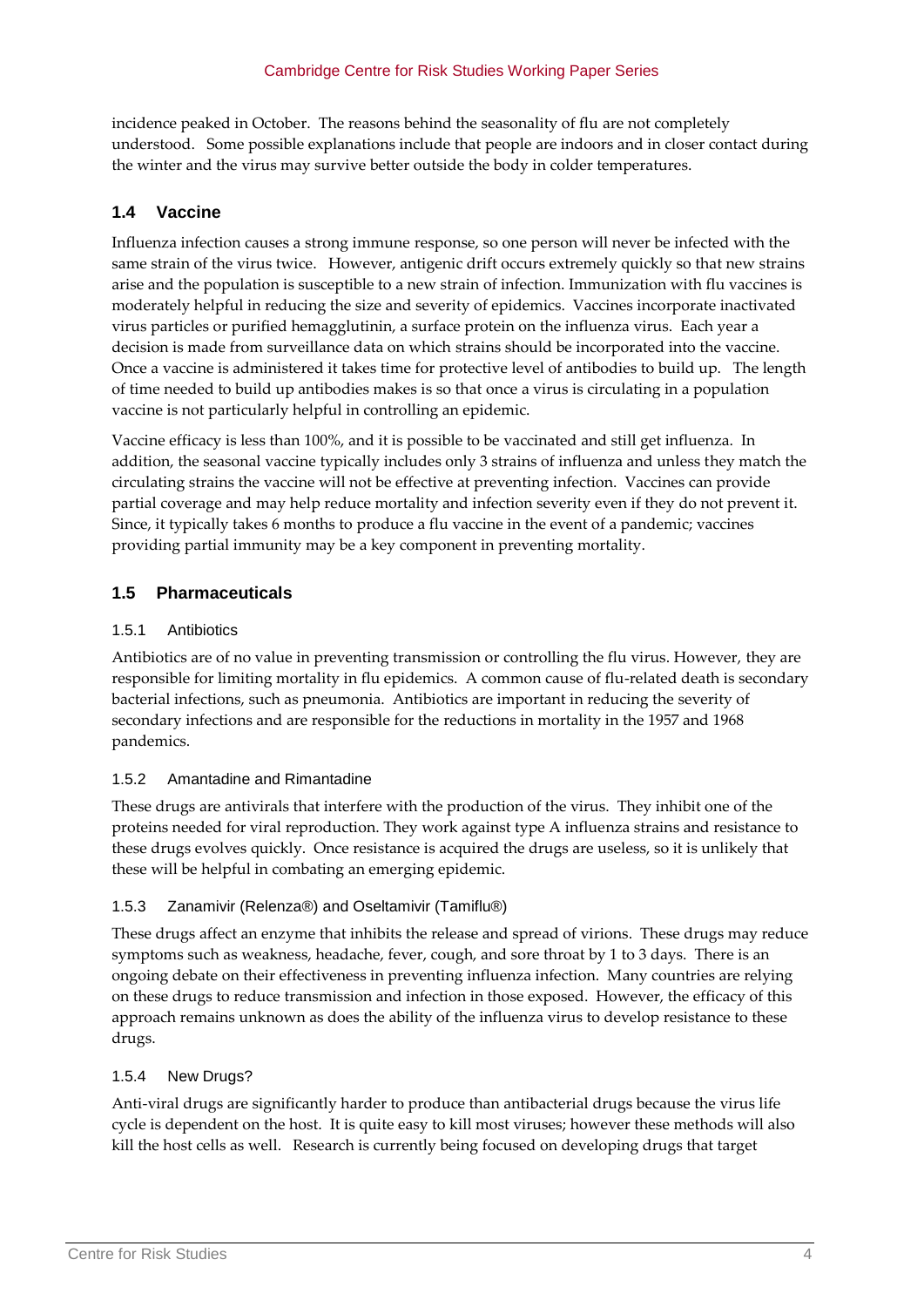molecular machinery unique to the virus. The more knowledge gained about the molecular structure of viruses, the closer we come to developing a successful drug. The ever-changing characteristics of viruses make this a monumentally difficult task and it is doubtful we will have a viral miracle drug in the near future.

# **2 Historical Pandemics**

Earliest reports of influenza epidemics date back to Hippocrates around 412 BC. In the Middle Ages infectious disease epidemics were common many of which were probably influenza. A particularly severe pandemic struck Africa, Europe, and the Americas in 1580. Death rates were high and it killed over 10 percent of the population of Rome and decimated many Spanish cities (Beveridge 1978).

In the past 3 centuries ten pandemics have been recorded at intervals of 10 to 49 years with an average of 24 years. During the 17th century, localized epidemics were reported, and in the 18th century at least three pandemics occurred in 1729, 1732, and 1781. Three influenza pandemics also occurred during the 19th century in 1830, 1833, and 1889. The 1889 pandemic known as the Russian Flu began in Russia and spread rapidly throughout Europe. It reached North America in December 1889 and spread to Latin America and Asia in February 1890. It is estimated that around 1 million people died in this pandemic.

In between pandemics, influenza epidemics cause an average of 20,000 excess deaths annually in the U.S., which is only about 10% of the number of deaths from all forms of respiratory disease. The death toll in pandemics is far greater. There have been three pandemics in the last century, in 1918, 1957, and 1968. Before then, there was a pandemic in 1889. Of these, the most disastrous was the global 1918 pandemic, which was more lethal than the First World War itself. Around 700,000 Americans died in the 1918 pandemic, which was 0.67% of the 105 million population at that time. By comparison, the US excess death tolls from the 1957 and 1968 pandemics were about 70,000 and 40,000, which were 0.04% and 0.02% of their respective populations. An excess death toll of 200,000 people would represent 0.07% of today's population, one tenth of the ratio of the population of the 1918 pandemic, but greater than those of 1957 and 1968.

## **3 Scenario identification**

The scenario is selected from the event set of the Infectious Disease Model (IDM) produced by Risk Management Solutions. The RMS IDM is a commercial model licensed by life insurance companies for use in risk management of life insurance portfolios. The model consists of several thousands of simulated synthetic scenarios of pandemics, with stochastic assessments of the variables that could occur, to deliver a probabilistic view of the risk spectrum of pandemics that could occur.

The RMS IDM is designed to provide a probabilistic view of the losses that could result from infectious disease pandemics. RMS uses the latest scientific understanding from the disciplines of virology, epidemiology, and mathematical biology, and has built two distinct event sets that allow for capture of characteristics of both influenza and non-influenza emerging infectious disease pandemics. The influenza event set, consisting of 2,016 scenarios, and the infectious disease event set, consisting of 2,520 scenarios, represent the potential range of characteristics of a pandemic and likelihood of occurrence. Mortality rates per five-year age cohort are produced for each scenario event. The RMS Infectious Disease Model is a global pandemic model and assumes global occurrence of disease with loss for every scenario event in all modeled portfolios. The explicit modeling of emerging infectious diseases other than influenza represents a significant refinement of the tail risk; while typically less frequent than influenza pandemics, these events are usually more severe. Although influenza is a subset of emerging infectious diseases, the influenza virus has distinct characteristics and an increased frequency that can be best represented with a split modeling approach. The emerging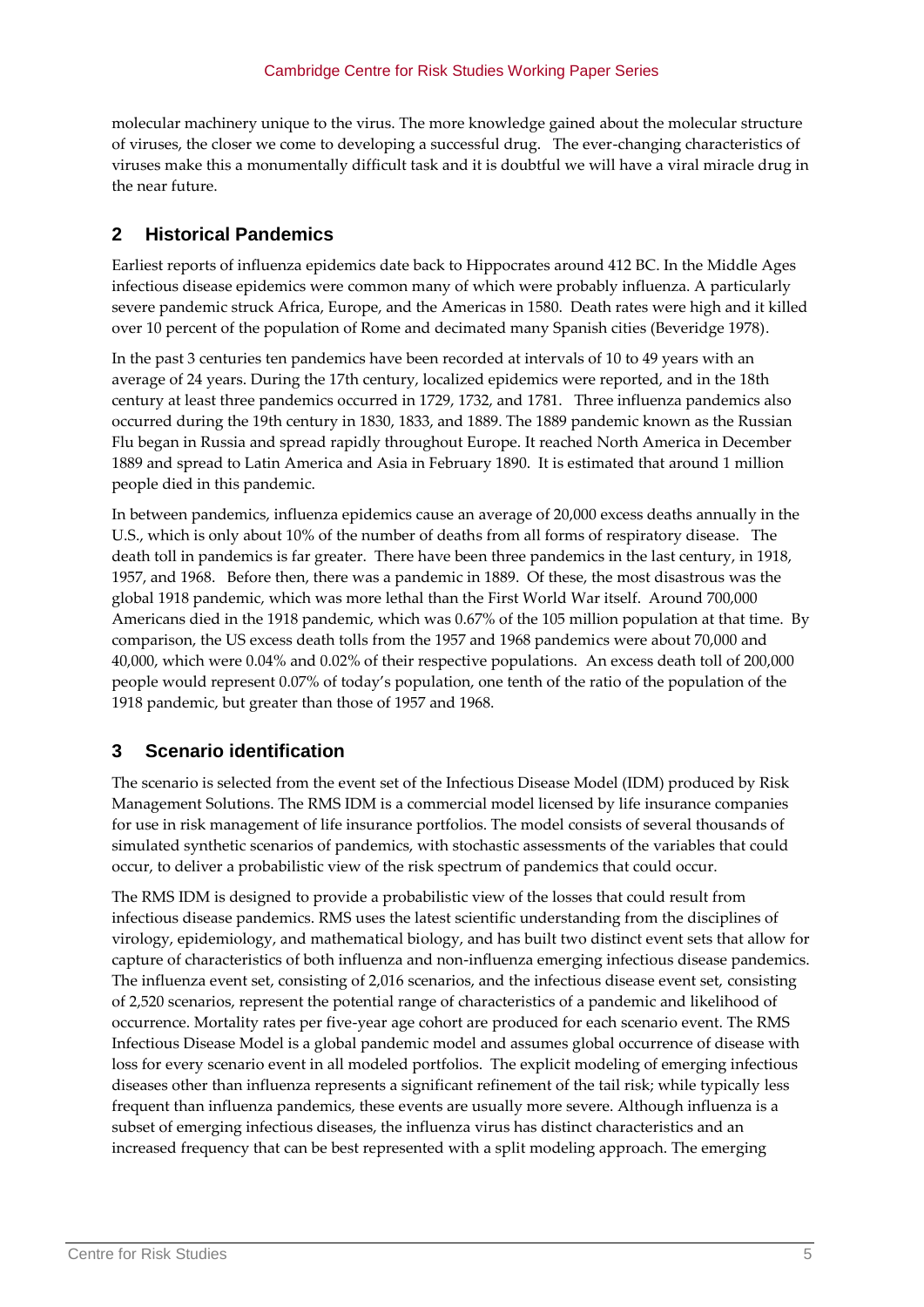infectious disease and influenza event set should be combined to give a holistic representation of representation of the risk from infectious disease.

RMS models the spread of the infection through the population using Susceptible, Infected, Recovered (SIR) modeling, a well-established technique used by epidemiologists to accurately describe the spread of diseases. The SIR model computes the theoretical number of people infected with an infectious disease in a closed population over time.

RMS uses a scale that includes both transmissibility and virulence when determining pathogen severity classification and modeling losses. In the IDM, there are 42 combinations of transmissibility (6 levels) and virulence (7 levels). Each combination is associated with a different starting mortality rate. In addition, there is variation of outcome in any given pathogen severity level, and the IDM takes into account the variability of intervention measures, vaccine availability, etc., when assessing final mortality rate for a particular event.

The transmissibility and virulence of an infectious disease pathogen are key parameters in modeling the scale of the overall loss of life during a pandemic event. The transmissibility (or infectiousness) represents the speed at which a pandemic will spread within a population and the total number of people that will be infected. Transmissibility depends on contact rates, duration of infectiousness, and likelihood of contacts becoming infected. The virulence of a pathogen is measured in terms of its casefatality rate (CFR), and determines how fatal the illness is. Pathogens can affect their hosts in different ways according to their genetic structure, and vary considerably in their virulence. For example, seasonal flu has a low CFR (around one person per 1,000 cases), but even so, around 40,000 Americans die of seasonal flu each year. The 1918 virus had a CFR of over twenty times higher than seasonal flu.

## **3.1 Key features**

There are two key parameters of an infectious disease pathogen, like influenza. These are:

- a) Infectiousness: how fast it spreads and what % of the population it ultimately infects
- b) Virulence: how severely it makes people sick, and how many infected people die as a result.

These two parameters are not independent: A disease that is very virulent kills off its host and scares people into reducing their contact rate, so the number of people that are infected is reduced. Viruses tend to sacrifice virulence for infectiousness as they mutate to maximize their evolutionary success

The 1-in-100 scenario could be caused by many combinations of infectiousness and virulence.

We have selected a specific scenario for use in the stress testing by looking at the return period of *infectiousness*, and picking an appropriate level of virulence that results.

The 1-in-100 level of infectiousness results in around 43% of the world's population being infected. This is different from country to country and in different regions. It likely to be higher and more virulent in the initial outbreak region but to lose virulence as it spreads, so that the worldwide virulence is considerably lower than its initial phase.

# **4 Developing the Scenario**

Three different types of scenarios are considered: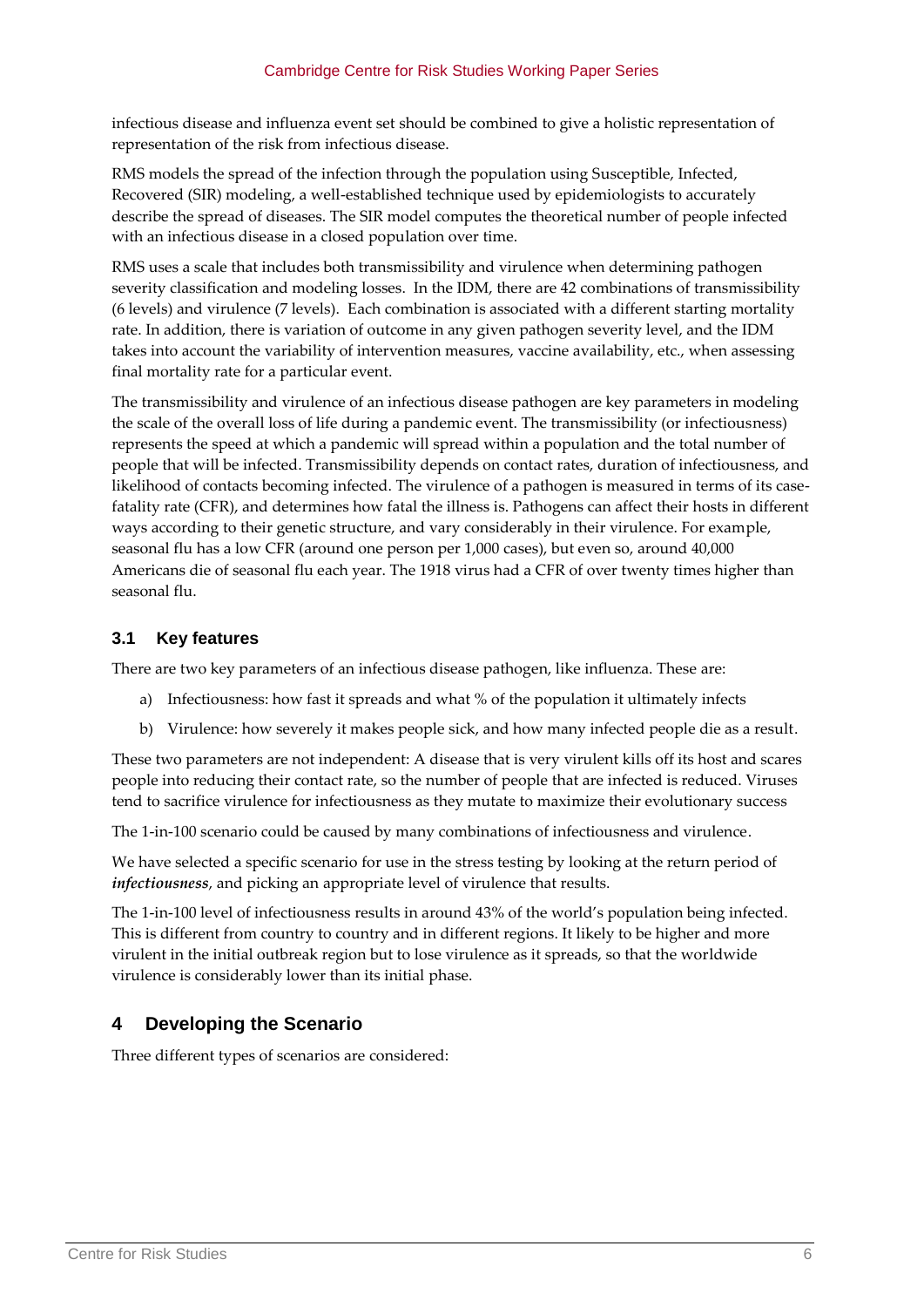## **4.1 Virulent Disease – Low Infection Rate**

This could potentially impact at around 1-in-100; e.g. SARS. This would kill a high percentage of those infected, but would have a limited spread. Fear of being infected shuts down commercial activities. Direct impacts would be low, but it could be highly disruptive

## **4.2 Highly Infectious Disease – Moderate Virulence**

For example an influenza pandemic that infects a high % of population. Absenteeism and scale of medical treatment required is the major societal issue. It would touch many areas of commercial activity and potentially multiple lines of insurance coverages,

## **4.3 New variant of contagious pathogen**

This could be a new variant of contagious pathogen for which medical science has no initial treatment, for example Laboratory gain-of-function H5N1, AIDS, or a haemorrhagic virus. This has extremely low probability (well beyond 1-in-100). It could combine high virulence with high infection. It could also have additional features that make response more complex (e.g. lengthy incubation period, asymptomatic spread, age-significant response).

## **4.4 Selected Scenario**

We have chosen to develop the stress test scenario for Highly Infectious Disease – Moderate Virulence

We believe this will give the best stress test at the 1-in-100 level for multiple lines of insurance business. If this proves useful, it will be possible in future stages of the project to develop additional scenarios that explore the characteristics of the other scenario types.

#### 4.4.1 Pandemic Scenario Stages

#### **A. Outbreak**

Evidence emerges that a new pathogen has emerged, but the implications are not yet apparent. Impact is regional – the location of the outbreak and industries associated with the outbreak are directly impacted.

#### **B. International Spread**

Period of chaotic uncertainty as the disease starts to spread but little is known about the pathogen or exactly what is occurring. The world is caught between the need for preparedness and concern for over-reaction.

#### **C. Pandemic response**

The characteristics of the pathogen become clearer. All countries are now experiencing the full impact of the infection spreading rapidly through their populations. There is no vaccine yet available but the world has to manage to try to minimize the impacts of the pandemic and slow up the spread until a vaccine is developed.

#### **D. Vaccination phase**

The knowledge that a vaccine has been developed brings hope and optimism, but there are frustrations and public impatience in the time taken to obtain large quantities of vaccine and implement a vaccination programme. The disease continues to spread for some time and the worst of the impacts may be occurring at the same time.

## **E. Post-peak tail-off**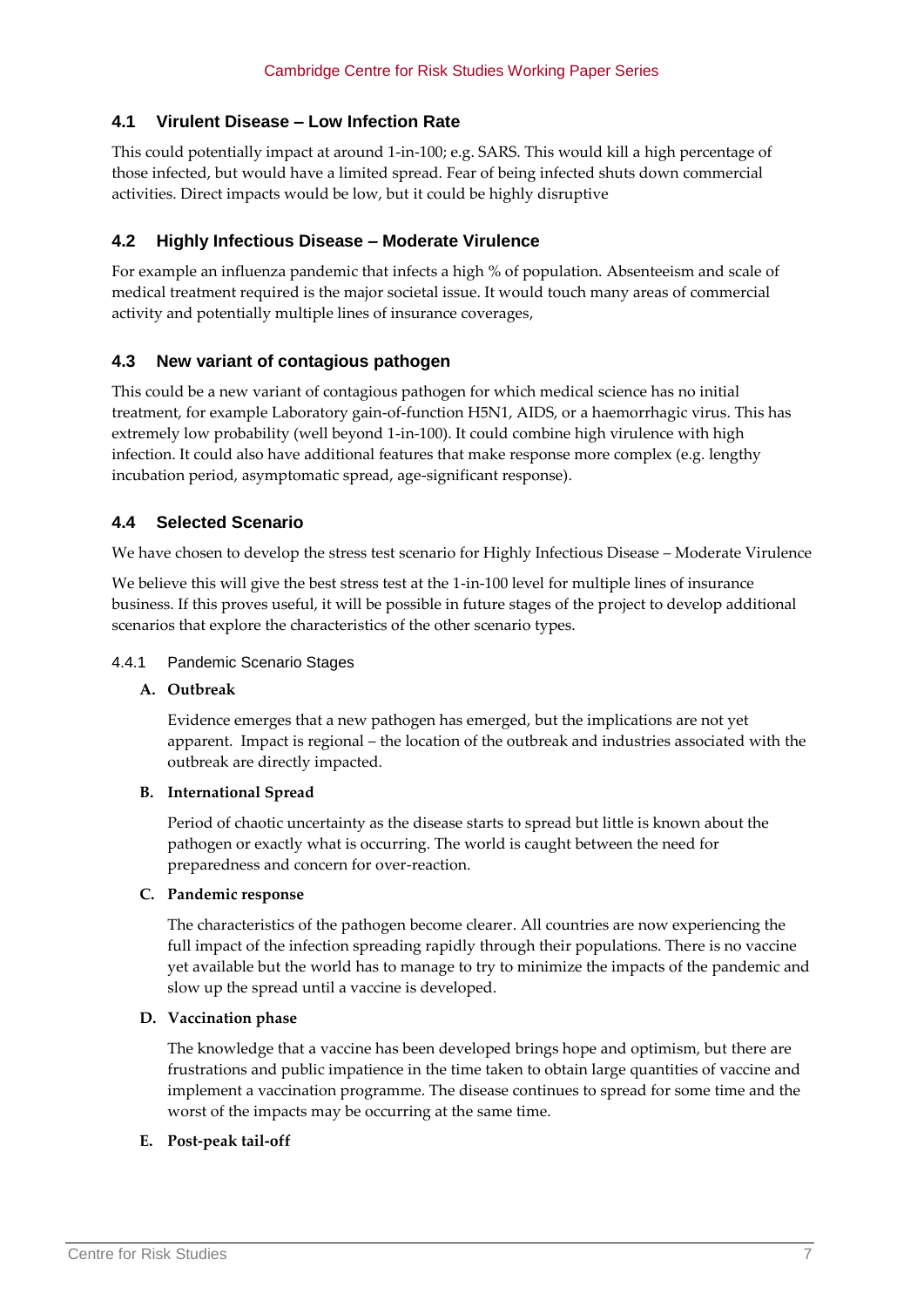Once the wave of illness has peaked, the expectation may be that the pandemic is conquered, but the peak marks roughly the half-way stage in the pandemic. There may be an even longer period of continued illness spread, social disruption, and frustratingly slow progress in returning to pre-pandemic life.

#### **F. Possible resurgent waves**

Even after the pandemic has apparently passed, there will be resurgent waves of infection, possibly due to new strains of the virus as it mutates. The virus is likely to cause a heavy increase in the next seasonal flu. Each of these may cause alarm and public despondency.

## **4.5 Main variants**

- 4.5.1 Vaccine availability and vaccination programme
	- a) Average or expected (Similar to previous experience and based on current manufacturing capacity, expected ordering process, average efficacy of vaccines, typical pace of vaccination programme)
	- b) Worse than expected: (Long delay in developing vaccine and difficulties in manufacturing, slow vaccination execution, poor vaccine efficacy)
	- c) Better than expected (new processes of cell-culture introduced that speeds manufacturing outputs, faster vaccination, good efficacy)
- 4.5.2 Quality of government response
	- i. As expected (defined in Government-published WHO Pandemic Preparedness Plan)
	- ii. Poor (worse than expectations slow response, ineffective actions, poor public response)
	- iii. Better than expected (more resources, more highly prioritized, more successful in public response etc.)

# **5 Scenario Specification**

A new variant of influenza virus is identified in Brazilian poultry farmers. It quickly spreads from Brazil to infect populations worldwide.

The virus is highly infectious – it has an initial reproductive index  $(R0)$  of 2.25. It ultimately infects 43% of the world's population.

The virulence of the virus appears high initially, but over time the average case fatality rate is relatively moderate – less than 0.4% of people infected die from it.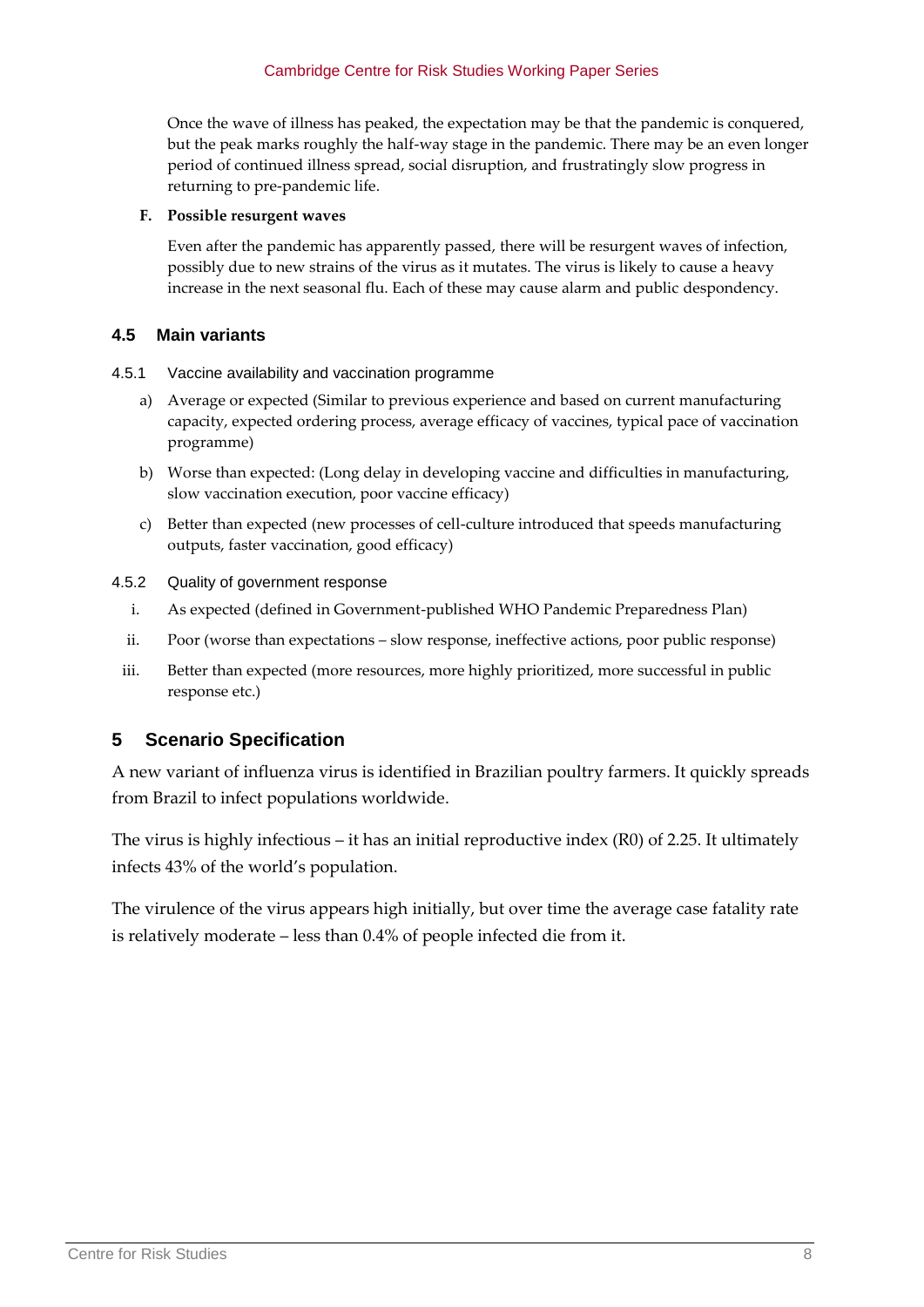## **The Sao Paulo Virus Pandemic: A fictional example of a severe human disease outbreak**

# *A. Outbreak*

Clusters of unusual deaths and severe illness in otherwise healthy young men in suburbs of Sao Paulo are recorded by Anvisa, the National Health Surveillance Agency of Brazil. The casualties are mainly workers in poultry farms. Laboratory tests identify that they are infected with a new variant of influenza virus, H7N9. The new virus is circulating in the battery chicken population but has jumped species to infect the farm workers. The virus is similar to variants of H7N9 found in birds in China, and officials suspect that it may have come to Brazil through international imports of poultry.

Some of the deaths are occurring in friends and family of the poultry farm workers, demonstrating that that the virus has mutated and undergone an antigenic shift, and is now being transmitted from human to human. There is no vaccine available for H7N9 but the disease responds well to anti-viral treatment, if administered in the first 48 hours, before the infection is too far advanced.

Over a 10 day period there are over 100 deaths. Most of the deaths are in teenagers and young adults. The outbreak is quickly picked up by the international media who dub this the 'Killer Sao Paulo Virus'. Public health officials are trying to track all the known contacts of the people known to be infected – over 2,000 people are put into quarantine. The death count suggests that the virulence of the virus could be disturbingly high. Case Fatality Rate estimates are wildly variable, as nobody knows quite how many people are actually infected. A specialist team from the World Health Organization arrives in Brazil to investigate. A local doctor tells reporters that he estimates that '10% of people who catch the virus die'.

The media reports are alarmist, with headlines such as 'Deadly pandemic on the way'. A WHO spokesman is quick to disparage these reports and warn against unnecessary reactions. However, international stock markets are affected by the news, with a particular impact on Latin American currencies and regional markets. Stock prices fall for international companies involved in exports to Brazil, particularly machinery and public transport suppliers, and chemical providers.

Measures taken to prevent any further spread of the virus include the large scale destruction of farmed chicken populations throughout Brazil and Latin America. Exports of livestock from China and South East Asia are suspended. Poultry farms in many countries are subjected to testing programmes, and pockets of H7N9-infected chickens are found in many countries, leading to widespread preventative culls of poultry populations. Many farmers and meat producers are affected. There are shortages of chicken meat on the international market.

Foreign offices of many countries put out official advice to avoid unnecessary travel to Brazil. An executive of a US company on a business trip is hospitalized in Brazil with Sao Paulo Virus. He sues his company for not having prevented travel to the affected region. Many companies institute compulsory no-travel policies.

WHO declares 'Alert' level, the second tier on its four-phase pandemic risk scale and institutes an Emergency Committee to advise the Director General on preparation and response.

# *B. International Spread*

Cases of Sao Paulo Virus start to be recorded in several other countries, particularly those with strong air traffic connections to Brazil. United States and Southern Europe see clusters of new cases. Standard procedure is for contact tracing and containment: in each case, with people that the infected person has come into contact with being traced, placed in quarantine and given anti-viral drugs.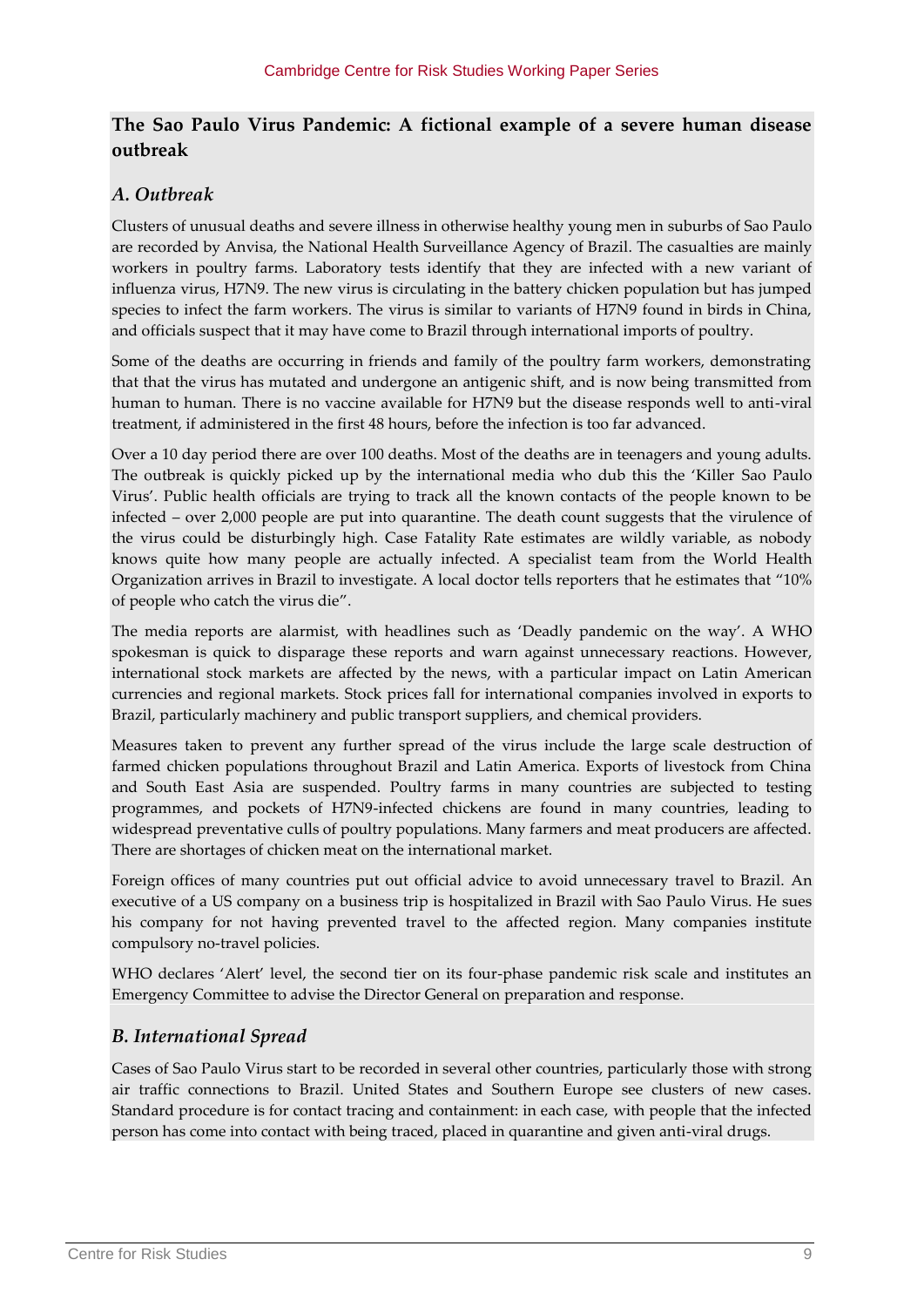Laboratories become overloaded with requests to test suspected cases. They quickly face a backlog of several weeks, meaning that officials cannot assess the extent of infection in the population. Eventually public health labs give up on conducting tests, and resort to only testing sample sub-sets.

Deaths in countries across the world start occurring about two weeks after the index cases in each country. Traditional and social media focus on recording the incidence of people who are infected and highlight the deaths. Personal knowledge of someone infected increases the perception of many in the general public, and social media help to personalise the pandemic. Fear is rapidly spreading that there is a deadly disease circulating for which there is no medical treatment. People advocate withdrawing children from school and staying away from workplaces or other social contact. Public health officials and political leaders in each country try to respond to these fears with public pronouncements and reassurance. Politicians warn of the economic impact of a 'pandemic' false alarm. The WHO urges caution and resists declaring a global pandemic.

Many people from North American and Europe stop travelling, particularly to Latin America. The airline industry sees major drop-off in demand. Latin American tourism and international tourism generally is affected. Major sporting and entertainment events throughout the region are cancelled, including the FIFA Soccer World Cup scheduled for the summer of 2014.

Public health officials are still grappling with understanding the characteristics of the virus, but identify that it has a high infectiousness index  $(R<sub>0</sub>)$ . If it is not possible to contain the spread of the disease, it will rapidly spread globally. This is a period of major uncertainty, with a lot of commentary, opinion, and news coverage, but few facts.

Businesses grapple with the impacts on their operations of public concern and some levels of employee absenteeism.

A random sample surveillance test for H7N9 antibodies in the human population of Sao Paulo suggests that infection rates have been much higher than previously estimated. This means that there is likely to be significant numbers of people with mild infections that are spreading it to others. The spread is not likely to be containable by contact-tracing people with severe symptoms. However, this also means that the virus is less deadly than originally feared – the known death count is the tip of an iceberg of much broader spectrum of illness caused by the infection.

Many countries start ordering anti-viral drugs to top up their stockpiles, but demand exceeds supply; Roche auctions its Tamiflu production capacity.

## *C. Pandemic Response*

The spread of cases of Sao Paulo Virus is now evident within multiple continents, with caseloads increasing week by week. General practitioners and health clinics are swamped with people with suspected flu symptoms and people worried they may be infected.

After increasing political pressure and detailed review, WHO finally declares a global pandemic, and upgrades its pandemic alert to Phase 3 'Pandemic'. This requires governments worldwide to implement their pandemic preparedness plans. Every country has its own plan, but each is a blend of increasing public healthcare resources and prioritising pandemic treatment, a pharmaceutical strategy of making stockpiles of drugs available to frontline healthcare services, and non-pharmaceutical strategies of reducing contact rates in the general public through actions.

Typically, governments cancel non-emergency hospital admittance, and set up layered healthcare provision, including increased clinic and GP consultation capability, streamlined drug prescription processes, emergency hospital wards and improvised overflow bed facilities, prioritised critical care facilities, ventilators, and emergency equipment. Even so, the demand for medical treatment is typically exceeded, and care is triaged, with prioritization for life-threatened cases.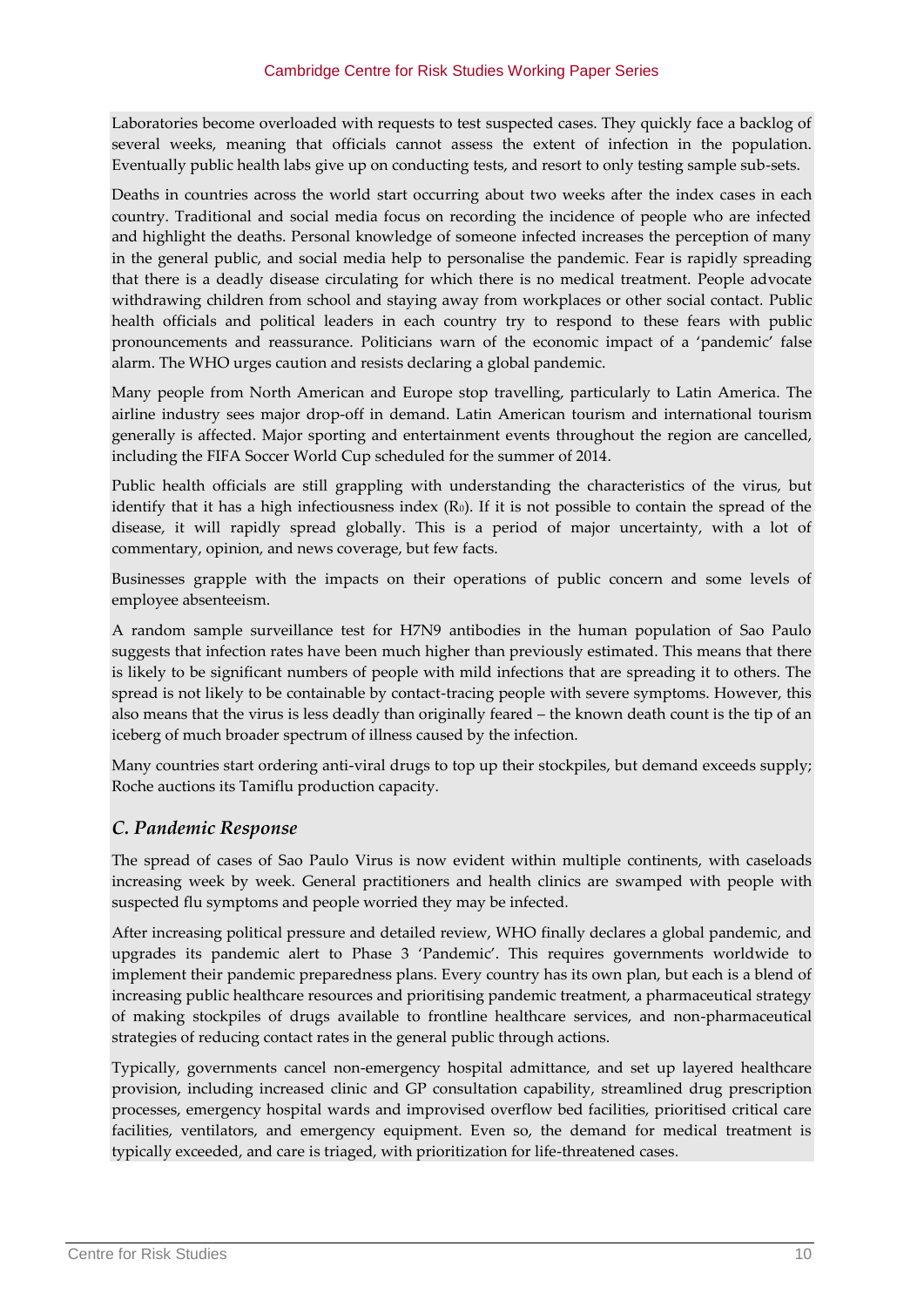In many countries their non-pharmaceutical strategies involve closing schools, suspending public gatherings, closing restaurants, theatres, sports stadiums and other activities. There is no official advice provided about suspending workplace activity. Public transport continues, but trains and buses timetables are impacted by a reduced workforce.

Companies find that a growing number of their employees are off sick each week. They struggle to maintain business operations. Many companies institute rules for operation during a pandemic, including allowing work-at-home and remote access, daily sterilization of work surfaces, reducing the size of in-person meetings, and exposure of staff to contact with the general public. Even so, many are affected by absenteeism from staff who are sick, nursing sick family members, or unwilling to come to work. Management suspects that many reported cases of the virus are excuses for no-shows. Many instigate reduced productivity working. Some companies close down their offices. Workers asked to continue work and who subsequently get sick bring claims against management for exposing them to an unsafe workspace.

Essential services, utility provision, power, water, trucking delivery, and other commercial activities are impacted by periods of service failures, caused by the absenteeism of skilled or essential operatives. Countries face power blackouts, delivery shortfalls, and shortages.

There is panic-buying of over-the-counter medical supplies, food, petrol, and general supplies. Restocking sold-out supermarkets, petrol stations, pharmacies, etc. becomes a problem with high absenteeism in truck drivers and delivery personnel. The army is drafted in to maintain essential supplies and services.

The increasing case loads now make it possible to measure the Case Fatality Rate with some confidence. CFR is averaging less than 0.5% - lower in countries applying rapid anti-viral treatment.

Towards the end of this phase a leading virology lab isolates the Sao Paulo Virus and publishes the genetic characteristics, starting the race to develop a vaccine. The first potential vaccine culture is produced and tests begin on volunteers.

## *C. Pandemic Response – Variant (a): Poor Management of Response*

A variant of the scenario that could be considered is that the features of stage C, as described above, are made significantly worse by a series of factors. These include a long delay by WHO before declaring a global pandemic. The Pandemic Response Plans of governments are activated late and are poorly implemented, resulting in a failure to slow the spread of the disease and higher death tolls.

Hospital emergency capacities are already constrained through several years of austerity measures and low levels of investment, making it difficult to resource the spare beds and emergency wards needed. Facilities such as critical care facilities, ventilators, and specialist consultants are in short supply. Stockpiles of anti-virals and antibiotics are low.

Public health staff themselves suffer high levels of infection which disables the provision of front-line emergency healthcare.

Public transport systems, power production, essential services are all impacted by severe absenteeism which results in severe and prolonged power blackouts, delivery shortfalls, and shortages. Panicbuying by general public reaches extreme levels. Sold-out supermarkets, petrol stations, pharmacies, etc. are not able to be re-stocked. Infrastructure failures and overloads compound the chaos. Internet and phone systems are overloaded by people trying to work from home and service is severely degraded.

The public starts to panic in response to rising numbers of deaths and infection cases and failures in essential services. This is poorly handled and government communication appears slow and secretive. A number of poor decisions are made by the authorities that further enrages the general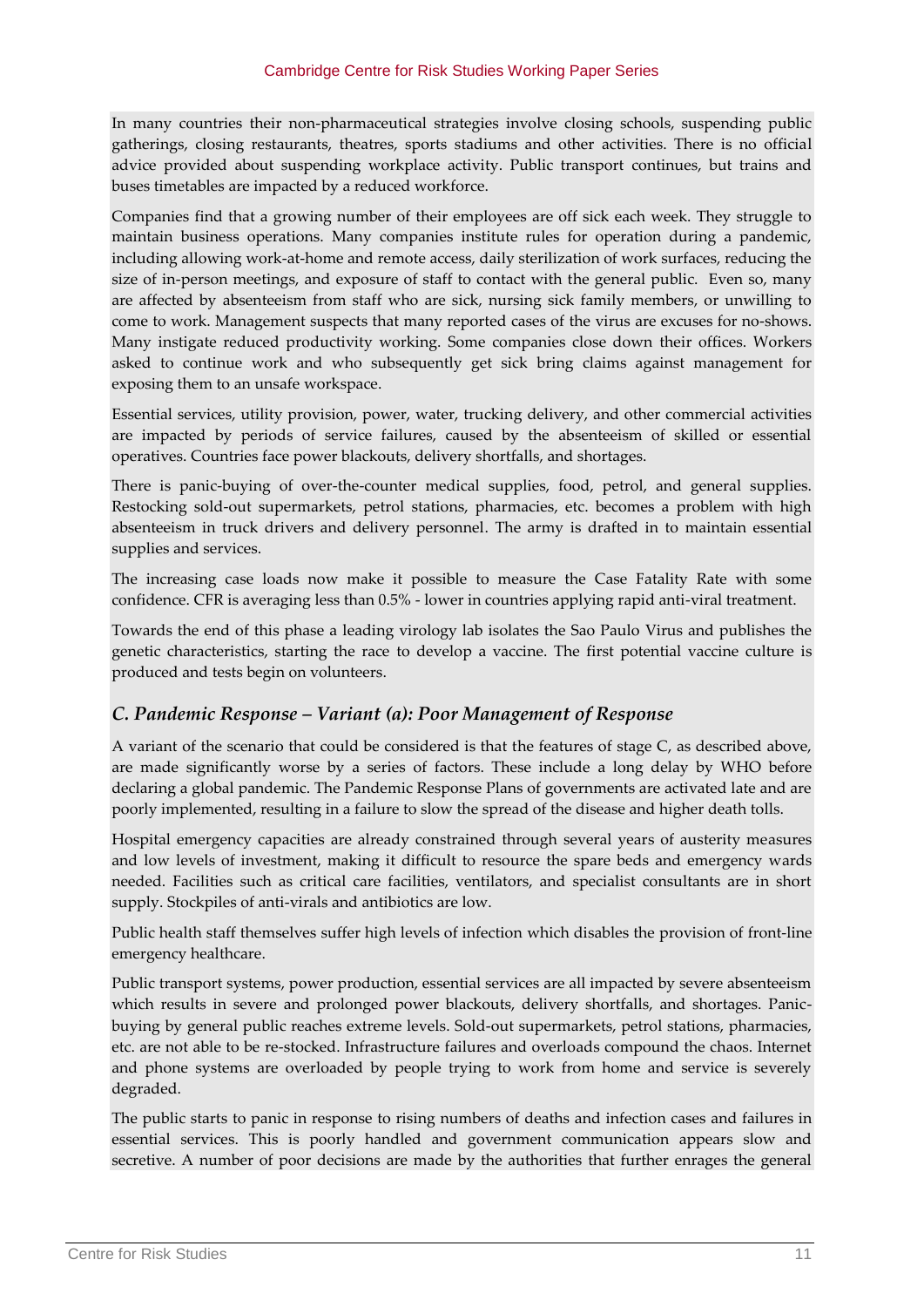public, including the use of mass-graves for the dead, and the evacuation of government officials to rural retreats.

A breed of 'stay-home activists' promotes anti-government protest and a campaign to 'take control of our own health'. This movement claims that governments have delayed implementing pandemic response measures and have put economic productivity concerns ahead of public health priorities. Social media provides channels for self-organization of 'help-ourselves' groups. The campaign encourages people not to go to work, and to commandeer essential supplies. Shortages of essential supplies leads to raids on pharmacies, medical delivery trucks, and supermarkets. Protests, looting and riots are suppressed by armed police.

Vital medical supplies, such as Tamiflu and other anti-virals are in short supply. These exchange hands on the black market for high prices.

## *D. Vaccination Phase*

The timing of the vaccination phase is a major variable in the development of the scenario. If it can occur fast enough, then the death toll can be significantly reduced, the spread of the epidemic reduced and the overall impact mitigated. In this scenario, the expected case is for vaccine to start to become available in quantity three months after the pandemic outbreak. This is several weeks faster than occurred in 2009. It occurs around the peak of the infection wave. (In the second variant of the pandemic scenario, it occurs much later).

There are continual announcements about the status of vaccine trials, the approval for use by the Federal Drug Administration and other drug regulators, the commencement of manufacturing processes, and the likely arrival dates of vaccine. These announcements boost public morale and give hope to the population. Tests show that the vaccine has limited side effects and an efficacy of 70% - (the percentage of those vaccinated who will not become infected if they are exposed to the virus).

Just as case loads are reaching very high levels, supplies of vaccine start to arrive in most countries. It is a race against time. As more of the population is vaccinated, the pandemic will slow up its progress.

Governments around the world have placed orders for the vaccine with the major pharmaceutical companies. One third of production is ear-marked for low-income countries. Vaccine production facilities have been expanded – there are now around 200 factories in 20 countries, most of which use a traditional chicken-egg incubation technique which takes several days to produce a dose, and collectively they produce around 100m doses a month.

Global production is maximised but demand is high across the world. Small amounts are given to each country and arrive at a slow rate, so vaccination is prioritised. Front-line healthcare workers are first, followed by the most vulnerable (pre-existing medical conditions, elderly, pregnant women) and then children. Vaccination centres are set up, and members of the public are allocated an appointment date for their vaccination. Nurses administer a single injection. Vaccine has to be kept refrigerated, even in transit. There are long queues of people at each vaccination centre but the processing of large numbers of people quickly is very efficient.

The mood of the general public becomes more positive as it becomes apparent that the vaccination programme is beating the pandemic – they can see that this is the beginning of the end.

## *D. Vaccination Phase – Variant (b) Difficult Vaccination Complications*

A variant of the scenario that could be considered is that the features of stage D, as described above, are made significantly worse by a series of complications arising in the vaccination phase. These are factors that cause delays and additional logistical burdens that slow up the arrival of vaccine and reduce the efficiency and effectiveness of the vaccination programme.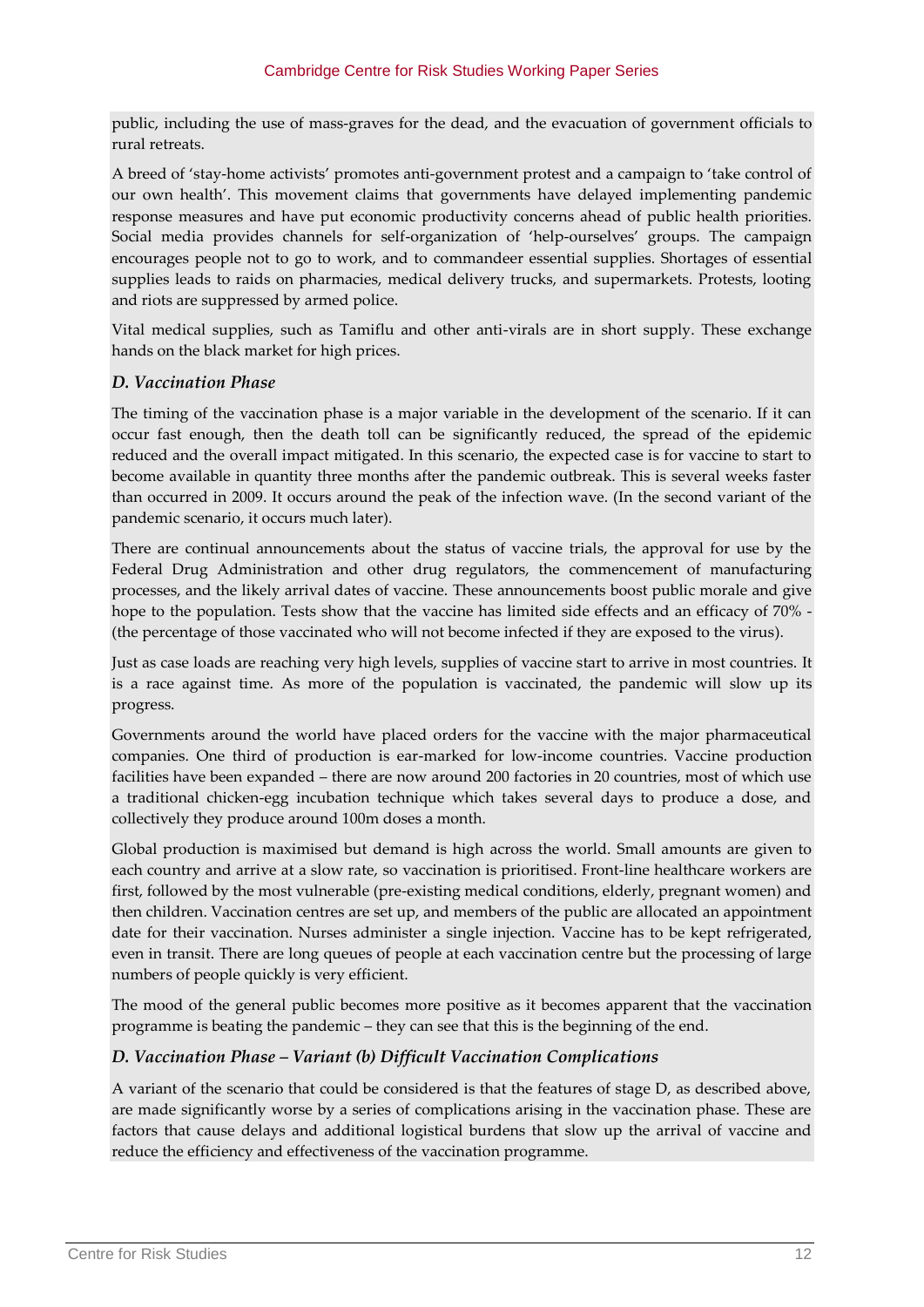These include the fact that the complexity and unusual genetics of the virus makes it difficult to isolate and create a vaccine culture. This causes a long delay before the first vaccine culture is available.

When clinical trials are finally carried out on a sample of volunteers, the trial results are problematic the vaccine causes side-effects, particularly in certain sub-groups of the population. It requires redesign and retesting, which lengthens the time before the vaccine can be certified as safe by FDA.

The vaccine efficacy is found to be less than 60%, and unfortunately requires two injections 24 hours apart to build up the that level of immunity. Adjuvants are unable to boost the efficacy further.

The manufacturing of the vaccine is more complicated than normal: The virus is too virulent for traditional chicken-egg manufacturing process, as it kills the egg embryo. Vaccine production is a slow process, and although more factories are allocated to manufacture, they can only produce 30m doses per month – only a third of the rate that might have been expected.

The vaccination programme is more logistically complicated – each person requires two injections 24 hours apart. They have to queue up twice, making the process more complex and slower to administer. It takes much longer for a significant proportion of the population to get vaccinated. The pandemic continues to spread, finally starting to exhaust under its natural processes.

The mood of general public stays pessimistic as it takes a long time for the vaccination programme to slow the advance of the pandemic.

## *E. Post-peak tail-off*

The wave of illness has peaked, as the number of new cases is diminishing week by week. The expectation is that the pandemic is conquered, but the peak marks roughly the half-way stage in the pandemic. The public starts to demand the relaxation of the restrictions that are in place. Some local authorities accede to these demands and allow schools to re-open and other public activities to resume. In almost all localities where this occurs, infection rates suddenly increase again within a few days, forcing authorities to reinstitute their controls.

There is only frustratingly slow progress towards returning to pre-pandemic life. It is evident that it will be a long slow process to kill off the pandemic. Companies re-orientate and prepare for resumption of normal business; however a continued incidence of new infections prevents normal activities. Absenteeism continues to inflict disruption across multiple economic sectors. The public is losing tolerance during the long wait for resumption of daily life.

Companies that are well prepared compete vigorously to take market share from still-struggling competitors. Individuals who have been vaccinated, and those who have had a dose of the San Paulo Flu and recovered, are 'the immune' – they are unlikely to become infected and can return to work. These individuals become valuable in the workplace as their risk of falling ill is less than colleagues who remain susceptible. Companies set up monitoring and registration schemes to identify those in their workforce who are immune. Some companies offer hiring bonuses and premium pay rates for immune staff. A number of companies seek advantage over their competitors through rapid recovery of their activities.

After the pandemic has subsided, there is a public clamour that such an event should never be allowed to occur again. Post-event reviews, government committees, and international investigations prompt a new regulatory framework for managing pandemic risk, both as a public healthcare issue, and as a business risk management problem to prevent recurrence of disruption. New regulations are put into place requiring businesses to conform to new procedures, adding costs for businesses to operate.